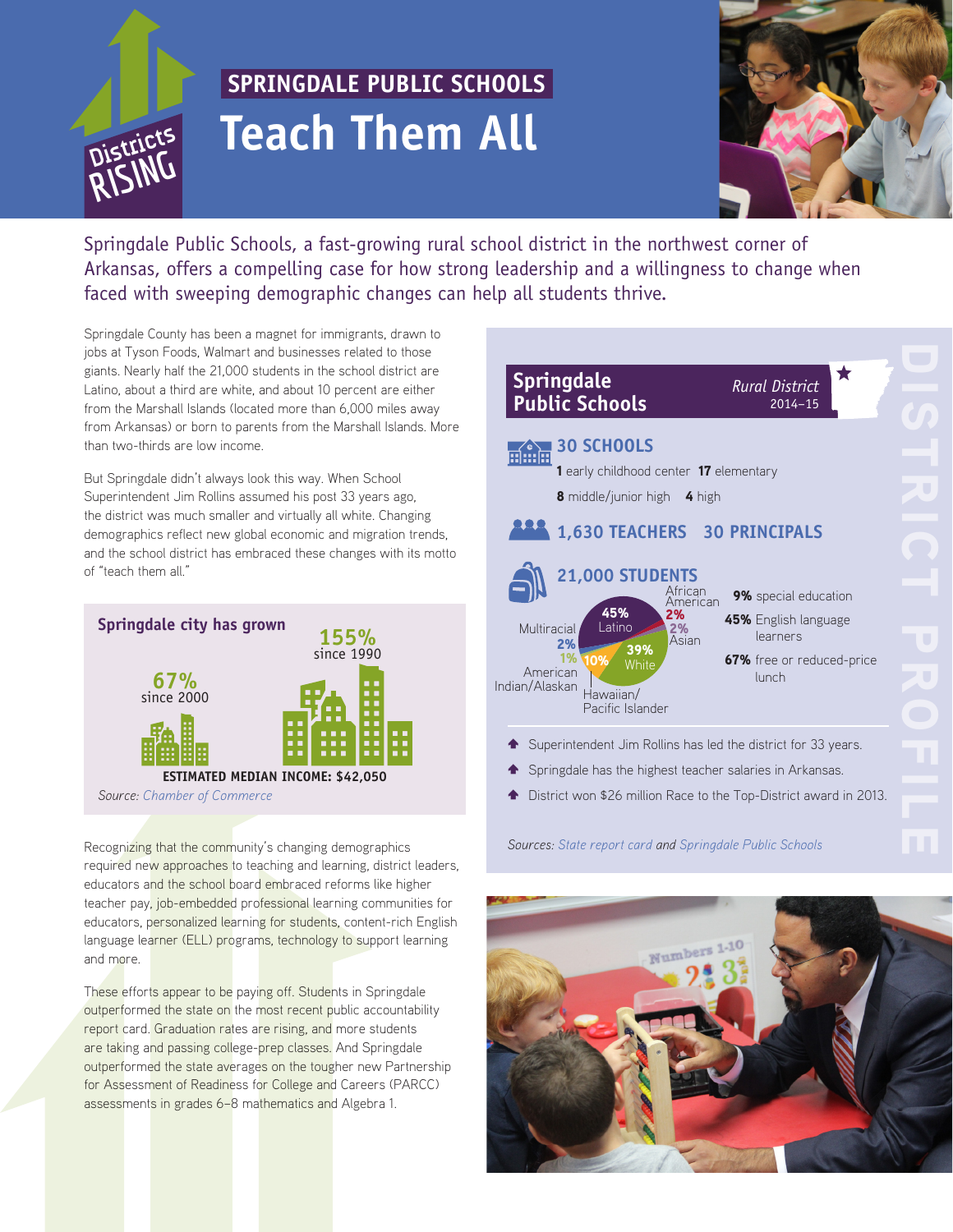## **Personalizing learning**

Springdale administrators say that meeting the needs of the district's diverse population requires a strong focus on personalized learning. With the help of a Race to the Top-District award, Springdale has established a 1:1 technology device-to-student ratio. It uses technology to monitor student performance, analyze related data and promote information sharing. The technology also is helping with instructional improvements, including promoting more student research, analysis and collaborative work.

In 2014, the district opened a School of Innovation devoted to personalized learning. It currently serves 386 8th and 9th graders. In the 2016–17 school year, enrollment is expected to exceed 600 and ultimately will expand to include all high school grades. The state waived its seat-time rules for the school, so students can move from one subject to the next when they demonstrate mastery instead of sitting for an entire year in a course required for high school graduation. The district is partnering with the higher education community so that students accelerating through the required subjects will be able to take college courses and possibly earn an associate degree in addition to a high school diploma by the end of their senior year. To allow for even greater flexibility, the district is seeking approval to operate the school as a public charter.

Even in the early grades in Springdale, students play an active role in personalizing their education. Students in grades 3–7, for example, typically lead parent-teacher conferences, discussing their personal learning goals while teachers serve as facilitators. Parents who want more traditional parent-teacher conferences can ask for that as well, but the district promotes the student-led conferences as a way to get children to take ownership of their learning, set and achieve goals, and practice their speaking and presentation skills.

By middle school and high school, students also meet with advisers to talk about their individual education paths and make plans toward meeting college and career goals. Springdale also has expanded its career academy programs for high school students interested in further study in specific fields, including agriculture and food science, technology, health care, engineering, and law and public safety.

### **The 45 percent: Focusing on English language learners**

District leaders say personalized learning is especially critical for the district's ELLs, who now make up nearly half of the student population. They receive targeted language development instruction designed to meet their individual needs daily. The district is in its second year of using a systematic approach, [English Language](http://syseld.elachieve.org/)  [Development](http://syseld.elachieve.org/). The goal is to move students along based on their individual progress. Teachers are trained to emphasize the structure of language, so any gaps in understanding grammar, for example, are addressed.

"A lot of our focus is training teachers," says Mary Bridgforth, the district's English to speakers of other languages (ESOL) program coordinator. "Traditional teaching does not always work with our students. They often need something different."

More teachers also are receiving training in an approach called [Constructing Meaning,](http://cm.elachieve.org/) which provides educators with strategies to weave explicit language instruction into key content areas. In addition, a third of the district's teachers have received an English as a Second Language (ESL) endorsement, meaning they have taken additional coursework on ESL education and passed a related exam.

### **Investing in teachers**

District leaders emphasize teacher recruitment, and the district offers teachers the [highest salaries](http://www.arkansased.gov/public/userfiles/Fiscal_and_Admin_Services/Publication%20and%20reports/Salary%20Reports/Teacher_Salary_Schedule_2015-2016.pdf) in the state. While the pay is still based on the traditional approach of years and degrees, teacher compensation is generous. In Springdale, a first-year teacher with a bachelor's degree earns over \$46,800 per year compared to the statewide average of about \$30,000. At the top end of the scale, teachers can make more than \$75,000 in Springdale, which also is higher than most other districts in Arkansas.

#### **Springdale's salaries are highest in the state**



Springdale lies just north of the University of Arkansas. District administrators and the university's school of education created an internship program that allows pre-service teachers to get a year's worth of on-the-job training as student teachers in Springdale schools—modeling the "teacher residencies" now growing in popularity in urban school systems. The district recognizes this prep work as a year's worth of experience on its pay scale, allowing new hires to earn a salary bump from day one. Springdale administrators also have begun to focus on recruiting more minority teachers to better reflect its student population.

"We now know who the best teaching candidates are from that University of Arkansas program, and we do all we can to encourage them to look at our district as a place to continue working," Superintendent Rollins says. "We will never be any better than the educators we have in the classroom and no better than the principals we have leading buildings."

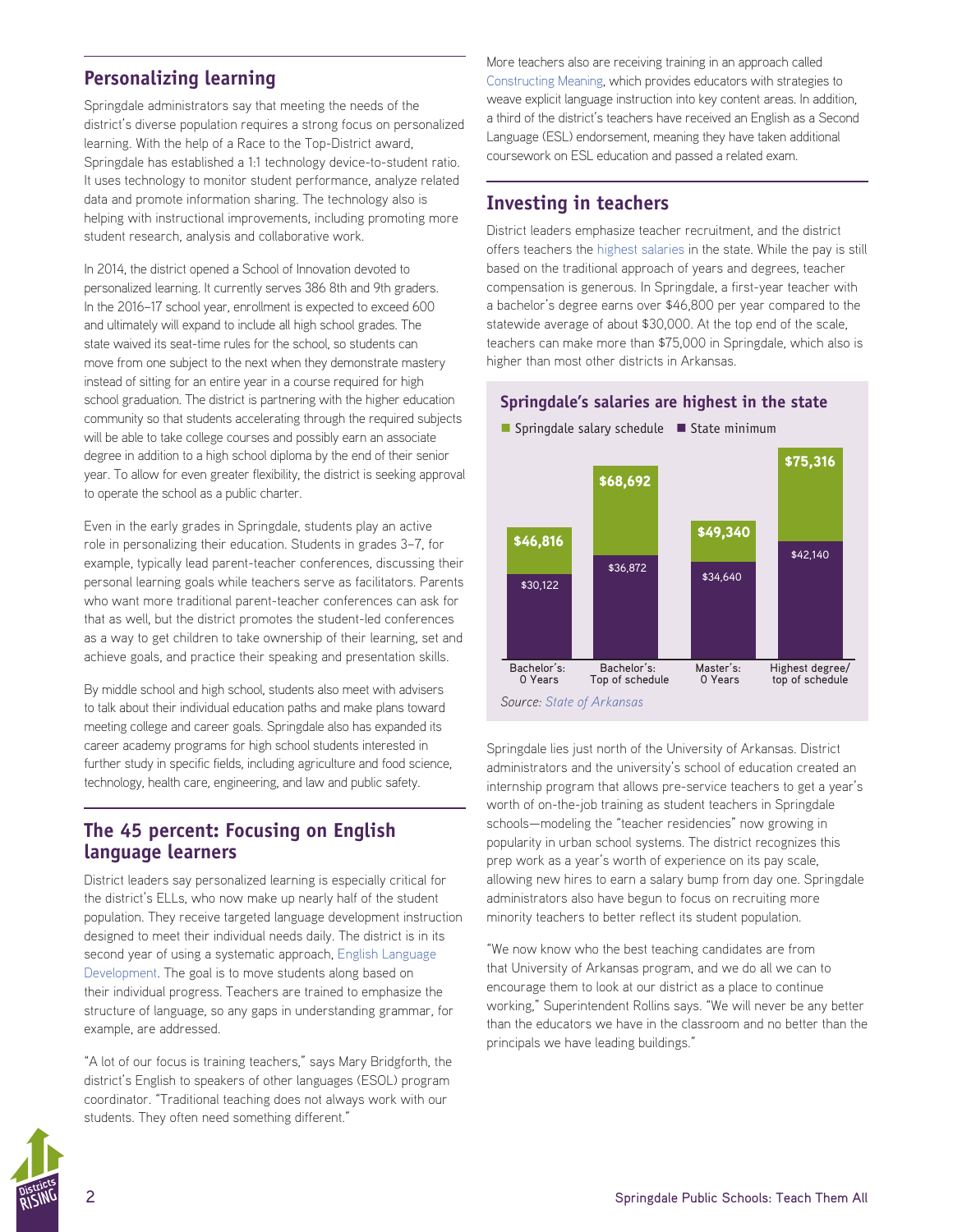Once on the job, all teachers in the district are part of school-based professional learning communities that typically meet weekly to analyze student data, such as benchmark and formative assessments, and identify successes and gaps. These professional learning communities are typically led by teachers and organized by grade in elementary schools and by content area in secondary schools.

"Professional development is not something you do to teachers. You do it *with* teachers. Their voice helps identify the needs and gaps," Rollins says.

Melissa Fink, principal of Jones Elementary School, says teachers often use this time to develop common formative assessments and student learning goals and then study related data together. Teachers whose students are making the biggest gains also help their peers. "Sometimes they'll co-teach a lesson. Or maybe they share ideas for helping struggling learners. One teacher may also observe another teacher's lesson or give a lesson and ask for feedback from peers," says Fink, who adds that these kind of informal observations aren't used for evaluative purposes but to help teachers improve.

*"We will never be any better than the educators we have in the classroom and no better than the principals we have leading buildings."*  Jim Rollins, Superintendent, Springdale Public Schools

Arkansas recently adopted a mandatory teacher evaluation and support system based on the Charlotte Danielson Framework for Teaching. Springdale piloted the program in 2011–12, and the district's principals helped train educators and administrators in other districts. The district is in its second year of full implementation. School administrators say that the new observation and feedback methods have allowed for deeper conversations and shared ideas about what effective instruction looks like. Every teacher, principal and administrator in Springdale also works with a supervisor to develop a professional growth plan that is part of the evaluation process.

## **Making coursework more rigorous**

To prepare students for the rigor of college and careers, the district is rolling out instructional resources aligned to the Common Core State Standards. The district tapped its most-accomplished classroom teachers to step out of the classroom for a year or more to create curricula for core subjects aligned to the new standards, starting with the elementary grades and moving up through high school. District leaders are looking for an external reviewer to evaluate the home-grown instructional material. Springdale also uses the Measures of Advanced Progress formative assessments (from the Northwest Evaluation Association) to monitor student progress and check whether the curricula are helping students meet the standards.

"What we found when we went down the Common Core road was that the publishers hadn't caught up yet," says Kathy Morledge, assistant superintendent for curriculum and instruction in grades prekindergarten through 5. "The standards were rolled out pretty quickly. But we said we can't put our kids on hold, and we can write curriculum based on the standards. It's been good for us. We are writing curriculum that is really in tune with the needs of our kids."

In high schools, more students are taking Advanced Placement (AP) and International Baccalaureate courses this year than in the past, and more students are passing the related exams. The College Board recently listed Springdale on its [District](https://secure-media.collegeboard.org/digitalServices/pdf/ap/ap-district-honor-roll-6th-annual.pdf) [Honor Roll](https://secure-media.collegeboard.org/digitalServices/pdf/ap/ap-district-honor-roll-6th-annual.pdf) for expanding access to AP courses while also improving student performance.

## **Strengthening family learning and community support**

Many Springdale parents have not received much formal schooling themselves and have limited English-speaking skills. In response, the district has established family literacy centers at 14 of its 30 schools. Parents can spend up to 12 hours a week working on language and literacy as well as bonding with teachers and others.

"It has changed the culture of our schools," says Bridgforth, the ESOL coordinator. "Parents feel so comfortable in their children's schools. They know the administration. They know the teachers. And they're learning and improving the quality of their family's life. It's an amazing thing."

Springdale families have been strong advocates for the district's decade-old prekindergarten program, which now enrolls about 1,300 students. The district assesses new kindergartners using a measure called the [Qualls Early Learning Inventory](http://www.hmhco.com/hmh-assessments/other-clinical-assessments/qeli), and administrators say those who complete the prekindergarten program do better than those who didn't attend preschool. "It's the difference between daylight and dark how those children are able to transition to kindergarten," Superintendent Rollins says. He hopes to grow the program more.